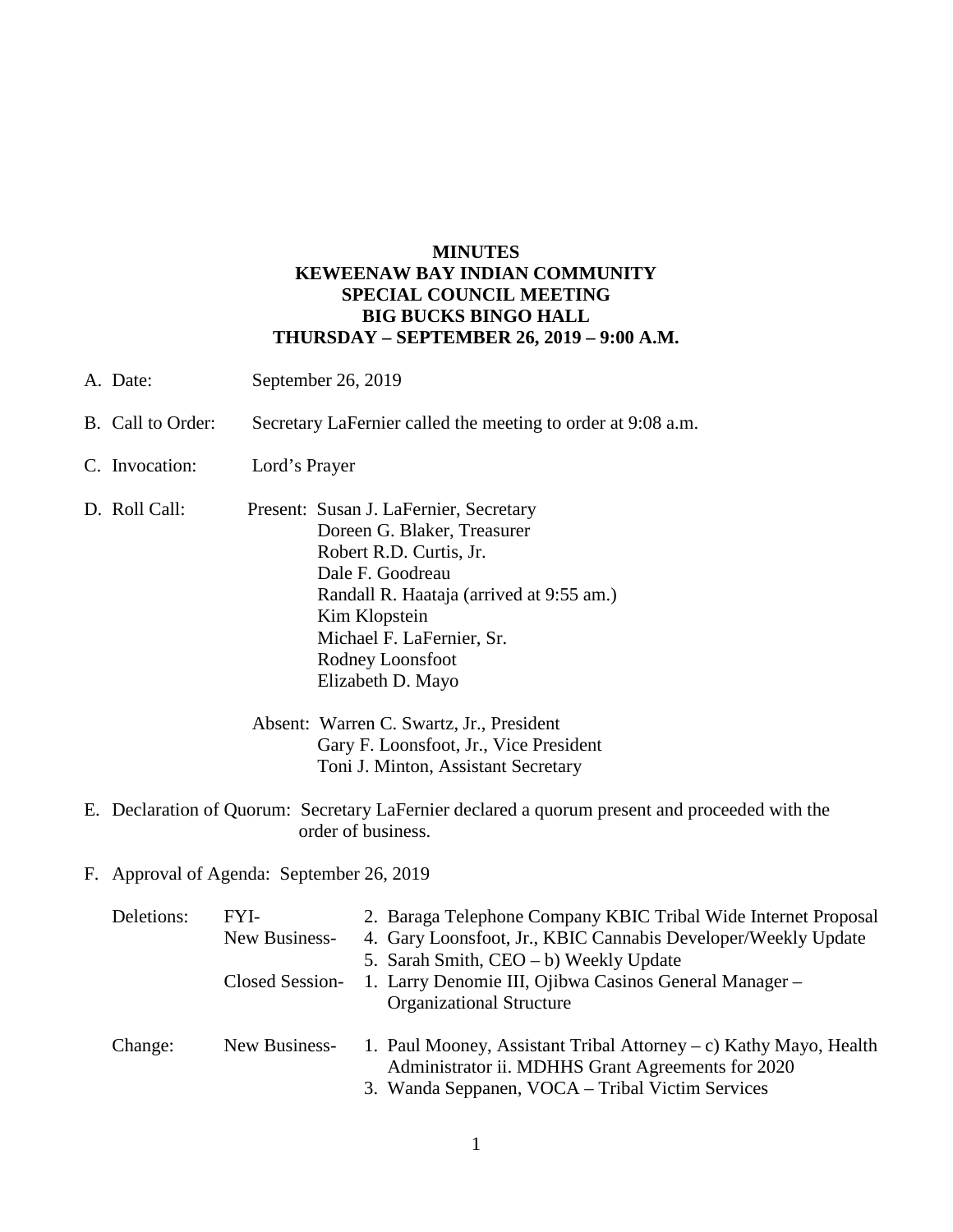| Addition: | FYI-          | 2. Community Needs Assistance Program (CNAP) Guidelines         |
|-----------|---------------|-----------------------------------------------------------------|
|           |               | <b>Revisions for Review</b>                                     |
|           | New Business- | 4. Doreen Blaker, Housing Department Director – b) Change Order |

**MOTION MADE BY RODNEY LOONSFOOT TO APPROVE THE AGENDA WITH THE CHANGES. SUPPORTED BY DALE F. GOODREAU. SEVEN IN FAVOR (Doreen G. Blaker, Robert R.D. Curtis, Jr., Dale F. Goodreau, Kim Klopstein, Michael F. LaFernier, Sr., Rodney Loonsfoot, Elizabeth D. Mayo), OPPOSED - 0, ABSTAINING - 0, FOUR ABSENT (Warren C. Swartz, Jr., Gary F. Loonsfoot, Jr., Toni J. Minton, Randall R. Haataja), MOTION CARRIED.**

- G. For Your Information:
	- 1. Council Poll September 20, 2019 to approve the preferred bids for the KBIC Cannabis Development and Processing Facility from *CARBS Contracting & Electrical* for the Grow Engineering Drawings and *General Steel* for the Grow Steel Building (8 For, 1 Opposed)
	- 2. Community Needs Assistance Program (CNAP) Guidelines Revisions for Review
- H. Approval of Meeting Minutes:
	- 1. August 8, 2019

**MOTION MADE BY KIM KLOPSTEIN TO APPROVE THE AUGUST 8, 2019 MEETING MINUTES. SUPPORTED BY MICHAEL F. LAFERNIER, SR. SIX IN FAVOR (Doreen G. Blaker, Dale F. Goodreau, Kim Klopstein, Michael F. LaFernier, Sr., Rodney Loonsfoot, Elizabeth D. Mayo), OPPOSED - 0, ONE ABSTAINING (Robert R.D. Curtis, Jr.), FOUR ABSENT (Warren C. Swartz, Jr., Gary F. Loonsfoot, Jr., Toni J. Minton, Randall R. Haataja), MOTION CARRIED.**

2. August 13, 2019

**MOTION MADE BY RODNEY LOONSFOOT TO APPROVE THE AUGUST 13, 2019 MEETING MINUTES. SUPPORTED BY DOREEN G. BLAKER. SIX IN FAVOR (Doreen G. Blaker, Dale F. Goodreau, Kim Klopstein, Michael F. LaFernier, Sr., Rodney Loonsfoot, Elizabeth D. Mayo), OPPOSED - 0, ONE ABSTAINING (Robert R.D. Curtis, Jr.), FOUR ABSENT (Warren C. Swartz, Jr., Gary F. Loonsfoot, Jr., Toni J. Minton, Randall R. Haataja), MOTION CARRIED.**

- I. Old Business:
	- 1. Larry Denomie III, Ojibwa Casinos General Manager
		- a) Gasser Chair Company, Inc. additional cost for Retractable Ganging Brackets (Ojibwa Casino II) on Event Center chairs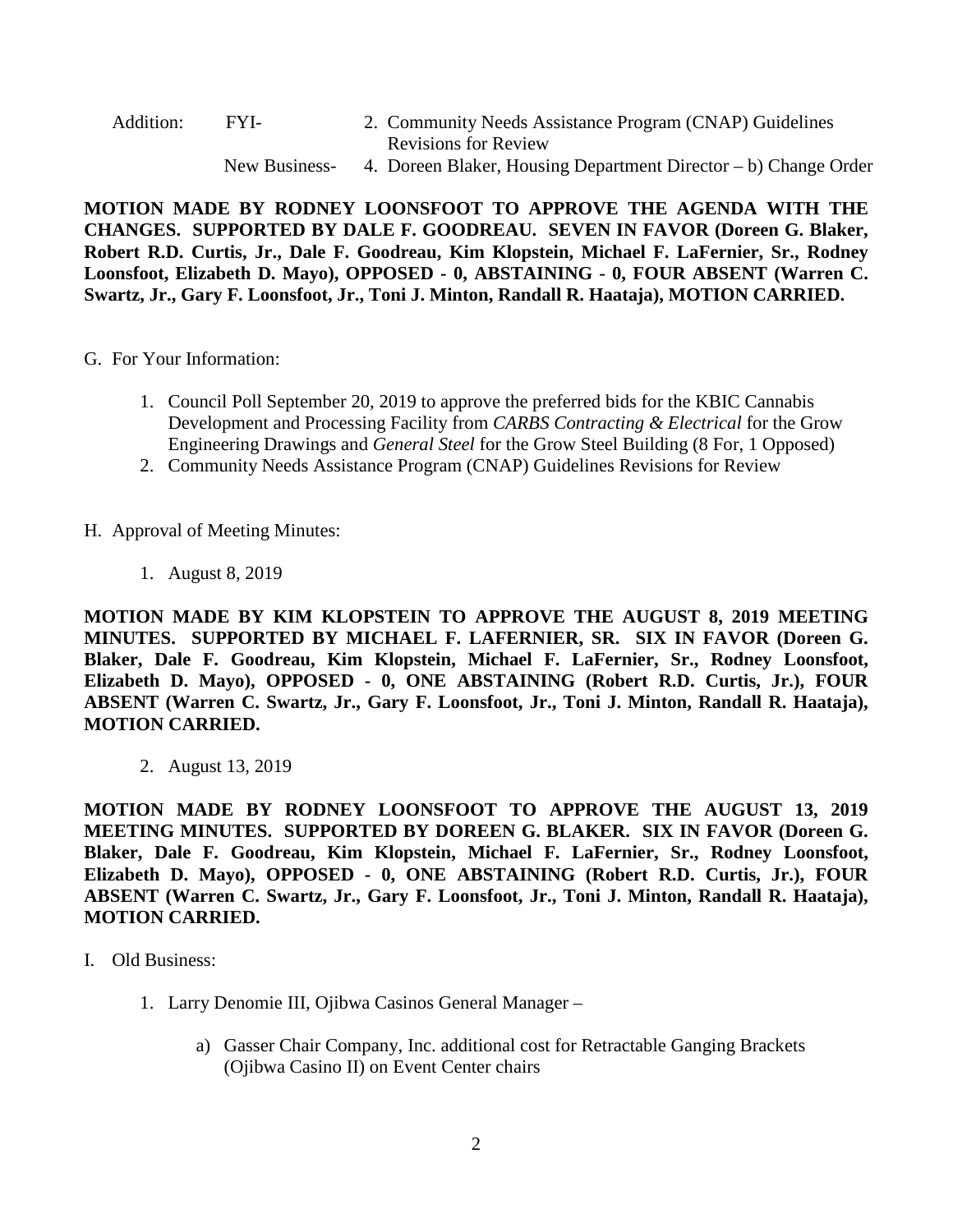**MOTION MADE BY KIM KLOPSTEIN TO APPROVE THE ADDITIONAL COST TO GASSER CHAIR COMPANY, INC. IN THE AMOUNT OF \$15,600.00. SUPPORTED BY DOREEN G. BLAKER. SIX IN FAVOR (Doreen G. Blaker, Robert R.D. Curtis, Jr., Dale F. Goodreau, Kim Klopstein, Michael F. LaFernier, Sr., Elizabeth D. Mayo), ONE OPPOSED (Rodney Loonsfoot), ABSTAINING - 0, FOUR ABSENT (Warren C. Swartz, Jr., Gary F. Loonsfoot, Jr., Toni J. Minton, Randall R. Haataja), MOTION CARRIED.**

Rodney Loonsfoot stated his opposition: He believes we are over budget for the casino amount that was approved.

> b) LASCO Development Corporation Purchase Agreement for additional hardware cost (Ojibwa Casino II)

**MOTION MADE BY DOREEN G. BLAKER TO APPROVE THE LASCO DEVELOPMENT CORPORATION PURCHASE AGREEMENT IN THE AMOUNT OF \$9,237.52 FOR THE ADDITIONAL COST OF HARDWARE. SUPPORTED BY KIM KLOPSTEIN. SEVEN IN FAVOR (Doreen G. Blaker, Robert R.D. Curtis, Jr., Dale F. Goodreau, Kim Klopstein, Michael F. LaFernier, Sr., Rodney Loonsfoot, Elizabeth D. Mayo), OPPOSED - 0, ABSTAINING - 0, FOUR ABSENT (Warren C. Swartz, Jr., Gary F. Loonsfoot, Jr., Toni J. Minton, Randall R. Haataja), MOTION CARRIED.**

- J. New Business:
	- 1. Paul Mooney, Assistant Tribal Attorney
		- a) Larry Denomie III, Ojibwa Casinos General Manager
			- i. Ainsworth Game Technology, Inc. Sales and Security Agreement
			- ii. Konami Gaming Purchase Equipment Order
			- iii. Incredible Technologies Purchase Equipment Order
			- iv. IGT Purchase Equipment Order and Multi-Hand Poker Intellectual Property License Agreement
			- v. Everi Games Inc. Game and Equipment Orders (4)
			- vi. Aristocrat Gaming Device Order
			- vii. AGS Gaming Equipment Order
			- viii. Bally Gaming Order

All Cap-Ex funds (see summary page)

**MOTION MADE BY ELIZABETH D. MAYO TO APPROVE \$3,023,015.53 AND ALL OF THE CORRESPONDING AGREEMENTS, EQUIPMENT ORDERS, LICENSE AGREEMENTS, AND GAMING DEVICE ORDERS. SUPPORTED BY DOREEN G. BLAKER. SIX IN FAVOR (Doreen G. Blaker, Robert R.D. Curtis, Jr., Dale F. Goodreau, Kim Klopstein, Michael F. LaFernier, Sr., Elizabeth D. Mayo), ONE OPPOSED (Rodney Loonsfoot), ABSTAINING - 0, FOUR ABSENT (Warren C. Swartz, Jr., Gary F. Loonsfoot, Jr., Toni J. Minton, Randall R. Haataja), MOTION CARRIED.**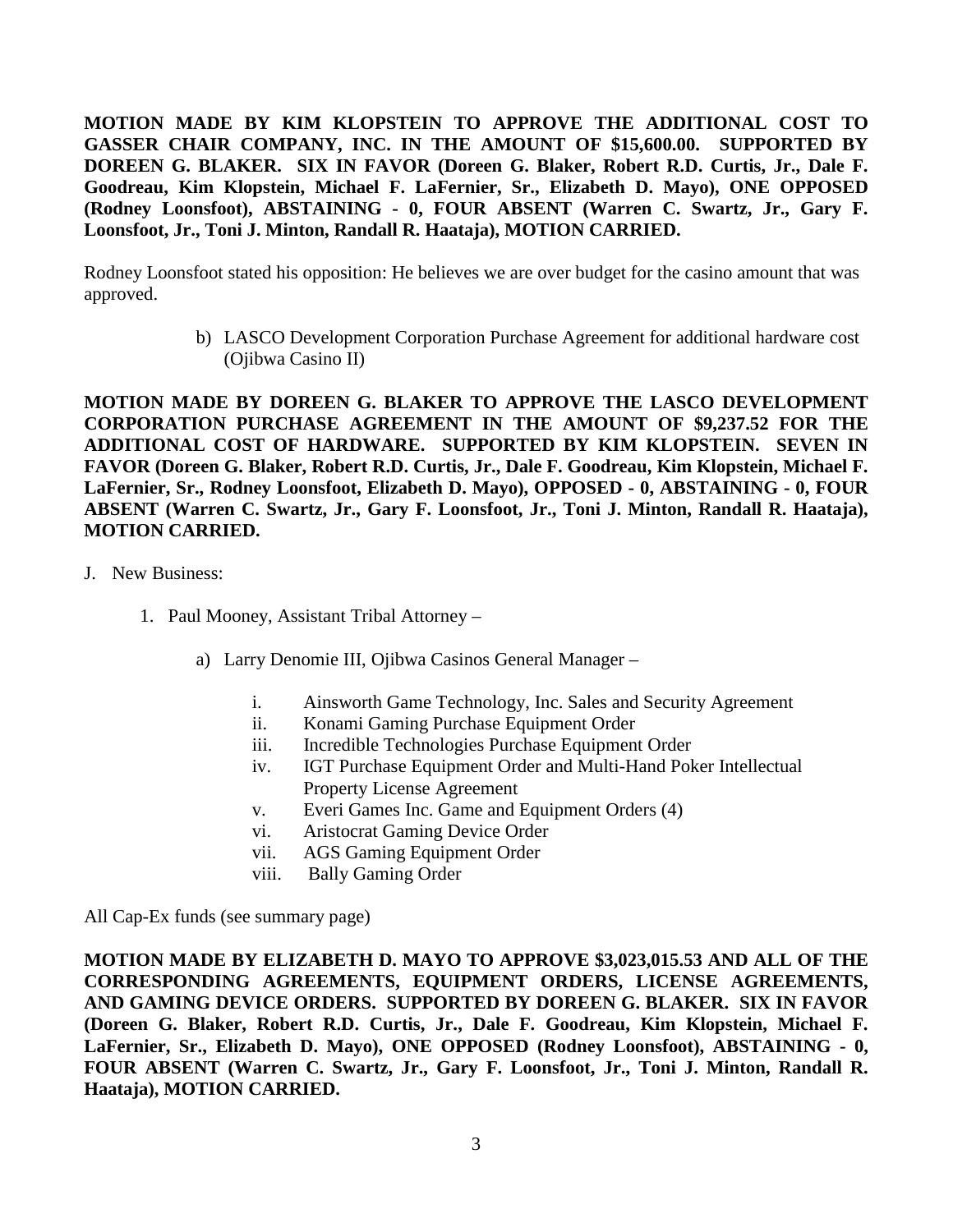- b) Evelyn Ravindran, Natural Resources Department Director (not present)/Shannon DesRochers, NRD Lake Superior Program Coordinator – U.S. Geological Survey (USGS) Joint Funding Agreements for Streamgaging Stations October 1, 2019 – September 30, 2020
	- i. Falls River, L'Anse, Michigan \$5,000 USGS and \$16,475 KBIC
	- ii. Silver River, L'Anse, Michigan \$5,323 USGS and \$8,440 KBIC
	- iii. Salmon Trout, East Branch Salmon Trout Rivers, and Middle Branch Escanaba River near Humboldt, Michigan \$11,490 USGS and \$32,916 KBIC

**MOTION MADE BY ELIZABETH D. MAYO TO APPROVE ALL THREE USGS JOINT FUNDING AGREEMENTS FOR THE STREAMGAGING STATIONS. SUPPORTED BY RODNEY LOONSFOOT. SEVEN IN FAVOR (Doreen G. Blaker, Robert R.D. Curtis, Jr., Dale F. Goodreau, Kim Klopstein, Michael F. LaFernier, Sr., Rodney Loonsfoot, Elizabeth D. Mayo), OPPOSED - 0, ABSTAINING - 0, FOUR ABSENT (Warren C. Swartz, Jr., Gary F. Loonsfoot, Jr., Toni J. Minton, Randall R. Haataja), MOTION CARRIED.**

- c) Kathy Mayo, Health Administrator (not present)
	- i. Inter-Tribal Council of Michigan, Inc. Memorandum of Cooperative Agreement for implementation of Mishkikiiwan Miidjim Project among (6) Tribal sites in Michigan September 1, 2019 – August 31, 2020 \$22,000.00

**MOTION MADE BY RODNEY LOONSFOOT TO APPROVE THE MEMORANDUM OF COOPERATIVE AGREMENT WITH ITC FOR THE MISHKIKIIWAN MIIDJIM PROJECT. SUPPORTED BY DOREEN G. BLAKER. SEVEN IN FAVOR (Doreen G. Blaker, Robert R.D. Curtis, Jr., Dale F. Goodreau, Kim Klopstein, Michael F. LaFernier, Sr., Rodney Loonsfoot, Elizabeth D. Mayo), OPPOSED - 0, ABSTAINING - 0, FOUR ABSENT (Warren C. Swartz, Jr., Gary F. Loonsfoot, Jr., Toni J. Minton, Randall R. Haataja), MOTION CARRIED.**

- ii. Michigan Department of Health and Human Services (MDHHS) Grant Agreements for 2020 October 1, 2019 – September 30, 2020
	- 1. WIC Special Supplemental \$68,297.00

**MOTION MADE BY ELIZABETH D. MAYO TO APPROVE THE WIC SPECIAL SUPPLEMENTAL MDHHS GRANT AGREEMENT. SUPPORTED BY MICHAEL F. LAFERNIER, SR. SEVEN IN FAVOR (Doreen G. Blaker, Robert R.D. Curtis, Jr., Dale F. Goodreau, Kim Klopstein, Michael F. LaFernier, Sr., Rodney Loonsfoot, Elizabeth D. Mayo), OPPOSED - 0, ABSTAINING - 0, FOUR ABSENT (Warren C. Swartz, Jr., Gary F. Loonsfoot, Jr., Toni J. Minton, Randall R. Haataja), MOTION CARRIED.**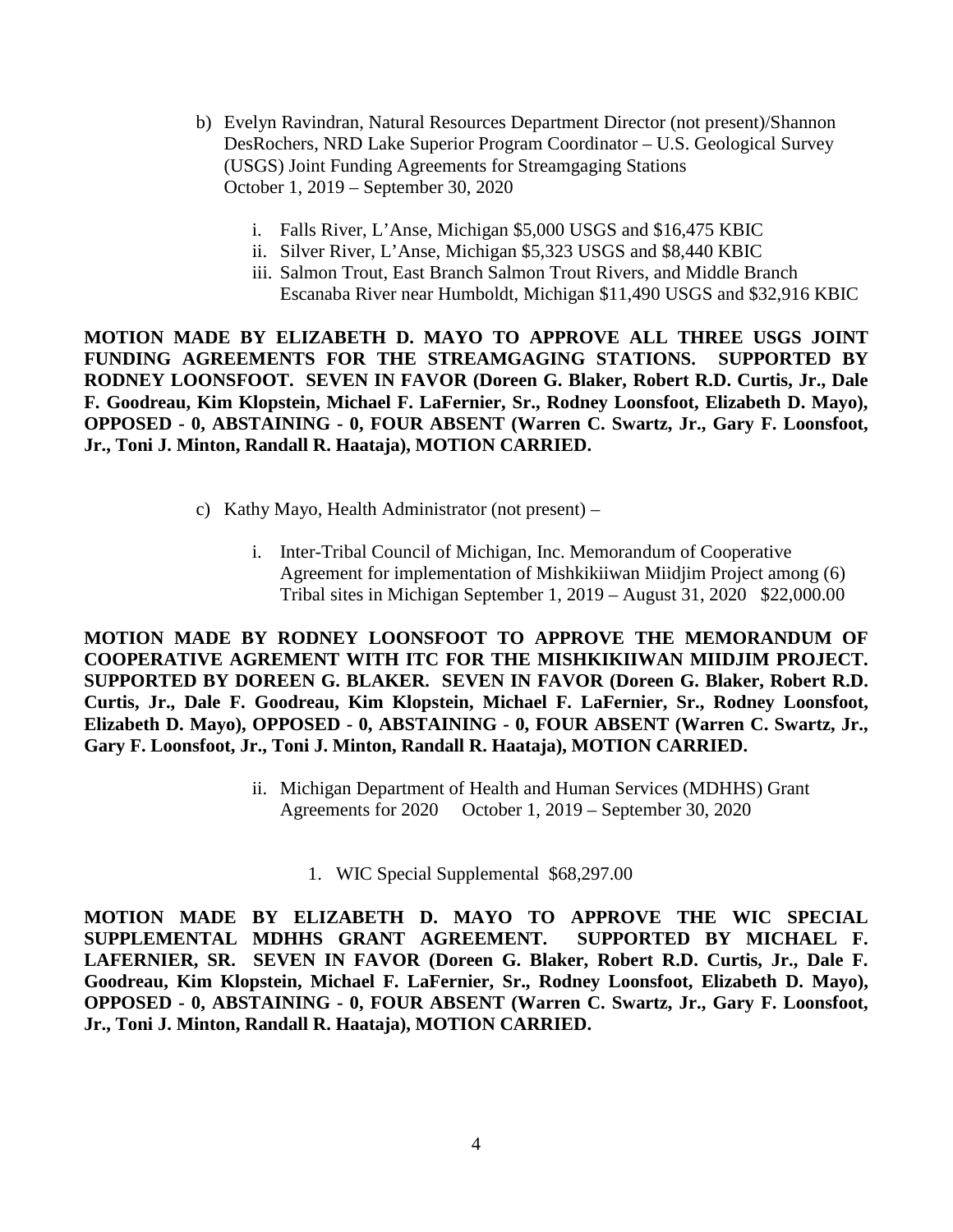2. Public Health Emergency Preparedness (PHEP) \$19,468.00

**MOTION MADE BY ROBERT R.D. CURTIS, JR. TO APPROVE THE PUBLIC HEALTH EMERGENCY PREPAREDNESS MDHHS GRANT AGREEMENT. SUPPORTED BY DOREEN G. BLAKER. SEVEN IN FAVOR (Doreen G. Blaker, Robert R.D. Curtis, Jr., Dale F. Goodreau, Kim Klopstein, Michael F. LaFernier, Sr., Rodney Loonsfoot, Elizabeth D. Mayo), OPPOSED - 0, ABSTAINING - 0, FOUR ABSENT (Warren C. Swartz, Jr., Gary F. Loonsfoot, Jr., Toni J. Minton, Randall R. Haataja), MOTION CARRIED.**

- 2. Jason Ayres, Real Estate Officer
	- a) Gundlach Champion, Inc. Change Order #3 to the Roads Agreement (Landscaping: Ojibwa Casino II Entrance and Parking, Harvey Roads) \$86,104.29

**MOTION MADE BY ELIZABETH D. MAYO TO APPROVE CHANGE ORDER #3 WITH GUNDLACH CHAMPION. SUPPORTED BY MICHAEL F. LAFERNIER, SR. SIX IN FAVOR (Doreen G. Blaker, Robert R.D. Curtis, Jr., Dale F. Goodreau, Kim Klopstein, Michael F. LaFernier, Sr., Elizabeth D. Mayo), ONE OPPOSED (Rodney Loonsfoot), ABSTAINING - 0, FOUR ABSENT (Warren C. Swartz, Jr., Gary F. Loonsfoot, Jr., Toni J. Minton, Randall R. Haataja), MOTION CARRIED.**

b) Department of Public Works Roads Division Sanding Truck Acquisition

(3) bids provided to be purchased with BIA funds and includes a plow

**MOTION MADE BY ELIZABETH D. MAYO TO APPROVE THE BID FROM GREENLIGHT SALES AND SERVICE IN CHASSELL, MICHIGAN FOR THE 2008 FORD F350 IN THE AMOUNT OF \$13,000.00. CO-SUPPORTED BY DALE F. GOODREAU AND MICHAEL F. LAFERNIER, SR. SEVEN IN FAVOR (Doreen G. Blaker, Robert R.D. Curtis, Jr., Dale F. Goodreau, Kim Klopstein, Michael F. LaFernier, Sr., Rodney Loonsfoot, Elizabeth D. Mayo), OPPOSED - 0, ABSTAINING - 0, FOUR ABSENT (Warren C. Swartz, Jr., Gary F. Loonsfoot, Jr., Toni J. Minton, Randall R. Haataja), MOTION CARRIED.**

> c) Resolution KB-035-2019 KBIC Tobacco Company LLC Commercial Lease for Billboard Signs in L'Anse and Baraga Townships

## **Randall Haataja arrived at 9:55 a.m.**

**MOTION MADE BY ROBERT R.D. CURTIS, JR. TO APPROVE RESOLUTION KB-035-2019 KBIC TOBACCO COMPANY LLC COMMERCIAL LEASE FOR BILLBOARD SIGNS. SUPPORTED BY DALE F. GOODREAU. SEVEN IN FAVOR (Doreen G. Blaker, Robert R.D. Curtis, Jr., Dale F. Goodreau, Kim Klopstein, Michael F. LaFernier, Sr., Rodney Loonsfoot, Elizabeth D. Mayo), OPPOSED - 0, ONE ABSTAINING (Randall R. Haataja), THREE ABSENT (Warren C. Swartz, Jr., Gary F. Loonsfoot, Jr., Toni J. Minton), MOTION CARRIED.**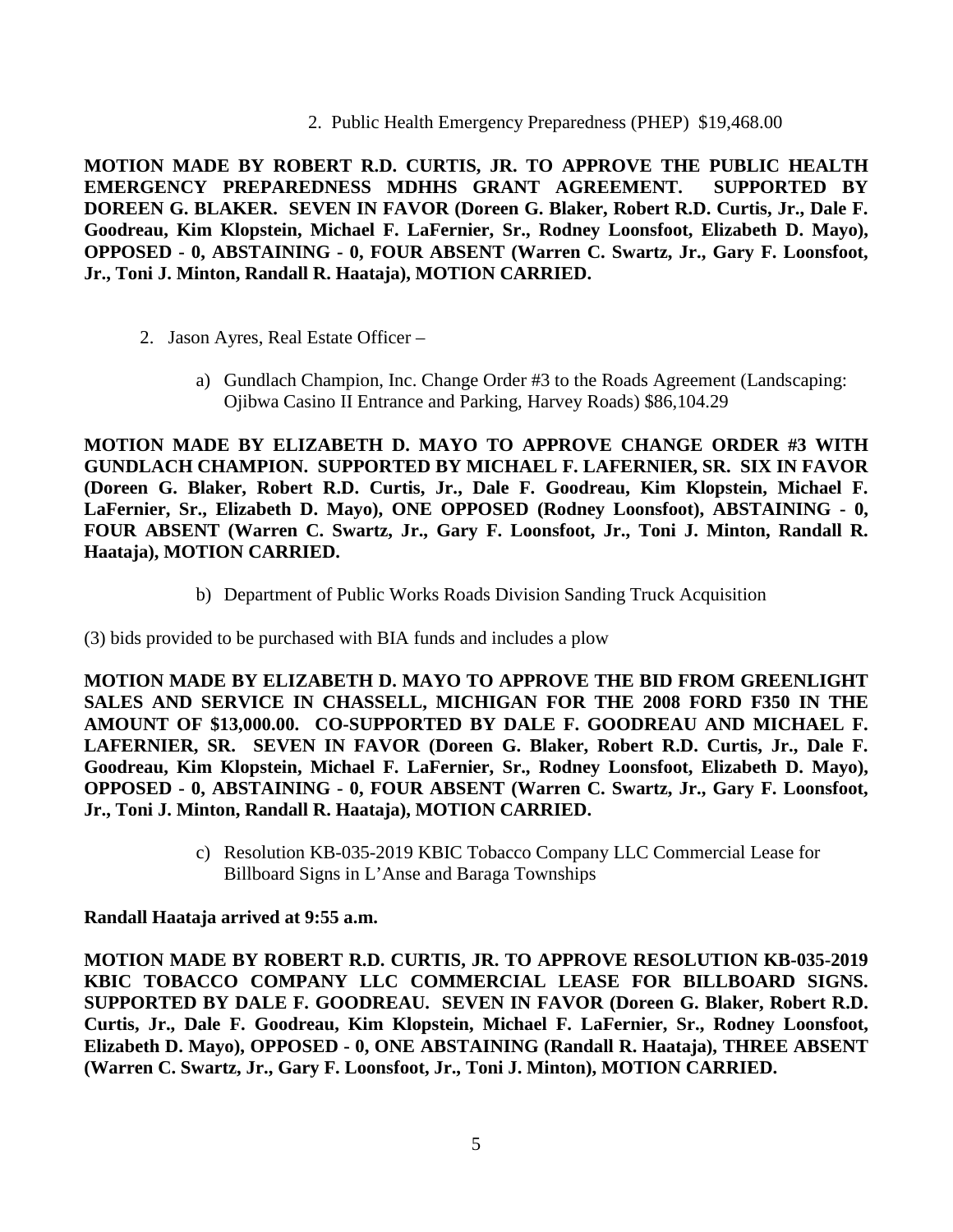3. Wanda Seppanen, VOCA - Tribal Victim Services (MDHHS) Grant Agreement for 2020 October 1, 2019 – September 30, 2020 \$129,431.00

**MOTION MADE BY RODNEY LOONSFOOT TO APPROVE THE TRIBAL VICTIM SERVICES MDHHS GRANT AGREEMENT. SUPPORTED BY KIM KLOPSTEIN. EIGHT IN FAVOR (Doreen G. Blaker, Robert R.D. Curtis, Jr., Dale F. Goodreau, Randall R. Haataja, Kim Klopstein, Michael F. LaFernier, Sr., Rodney Loonsfoot, Elizabeth D. Mayo), OPPOSED - 0, ABSTAINING - 0, THREE ABSENT (Warren C. Swartz, Jr., Gary F. Loonsfoot, Jr., Toni J. Minton), MOTION CARRIED.**

- 4. Doreen Blaker, KBIC Housing Department Director
	- a) Housing Fans Purchase for bathroom venting system (no invoice provided)

**MOTION MADE BY ELIZABETH D. MAYO TO ALLOW THE AGGREGATE TOTAL OF \$13,000.00 FOR THE BATHROOM FANS FROM LOWES. SUPPORTED BY MICHAEL F. LAFERNIER, SR. EIGHT IN FAVOR (Doreen G. Blaker, Robert R.D. Curtis, Jr., Dale F. Goodreau, Randall R. Haataja, Kim Klopstein, Michael F. LaFernier, Sr., Rodney Loonsfoot, Elizabeth D. Mayo), OPPOSED - 0, ABSTAINING - 0, THREE ABSENT (Warren C. Swartz, Jr., Gary F. Loonsfoot, Jr., Toni J. Minton), MOTION CARRIED.**

> b) Change Order from Kahkonen Excavating for the installation of (9) steel window wells and (1) culvert \$1,420.00 (specified project housing units)

**MOTION MADE BY ROBERT R.D. CURTIS, JR. TO APPROVE THE CHANGE ORDER FOR KAHKONEN CONSTRUCTION FOR THE BASEMENT WINDOW WELLS AND CULVERT IN THE AMOUNT OF \$1,420.00. SUPPORTED BY RODNEY LOONSFOOT. EIGHT IN FAVOR (Doreen G. Blaker, Robert R.D. Curtis, Jr., Dale F. Goodreau, Randall R. Haataja, Kim Klopstein, Michael F. LaFernier, Sr., Rodney Loonsfoot, Elizabeth D. Mayo), OPPOSED - 0, ABSTAINING - 0, THREE ABSENT (Warren C. Swartz, Jr., Gary F. Loonsfoot, Jr., Toni J. Minton), MOTION CARRIED.**

5. Sarah Smith, CEO – KBOCC CEU's (classes) for Government Employees – Ojibwa Language I, Tribal Government and Constitution, Effective Workplace Communication Discussion \$10,160.00

## **Break: 10:08 - 10:17 a.m.**

Dr. Beth Vertanen and Lori Sherman presented the proposal which will be considered at the budget meeting next week.